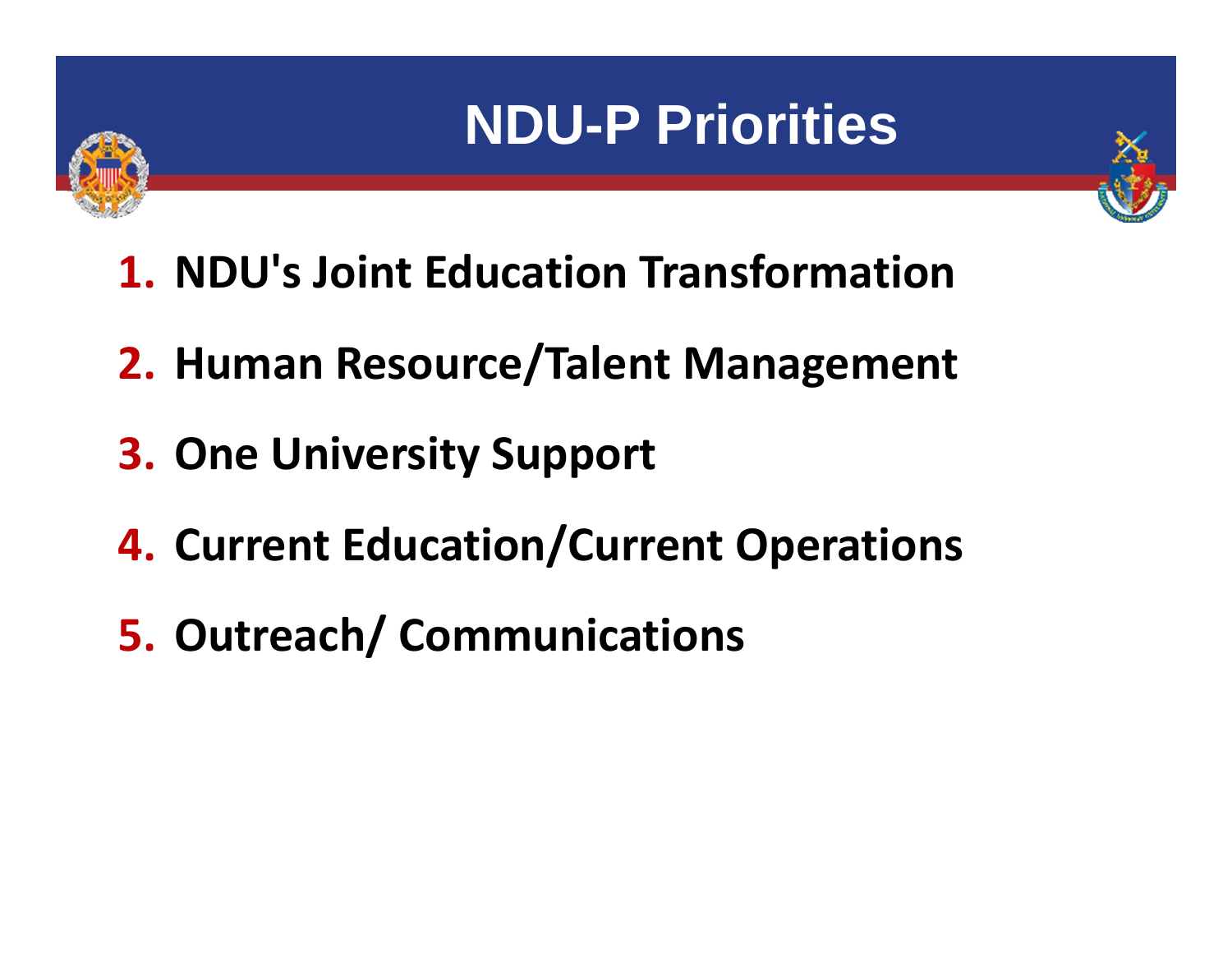

## **CJCS Focus Areas**

- •**•** Achieve our National Military Objectives
	- $\bullet$ Implement and sustain national strategic guidance
	- •Adapt readiness to preserve military options for the Nation
	- • Apply wartime lessons learned to provide best military advice and inform U.S. policy objectives and strategic guidance
- Develop Joint Force 2020
	- Advance a fuller vision of Joint Force 2020
	- Undertake reforms that drive jointness further
- $\bullet$ • Renew Our Commitment to the Profession of Arms
	- •Maintain high standards of professional excellence
	- •Maintain the high standards of education and training
	- •Maintain the high standards of military leaders
- Keep Faith with our Military Family
	- Earn the trust of our people
	- •• Earn the trust of our families
	- •• Earn the trust of our citizens